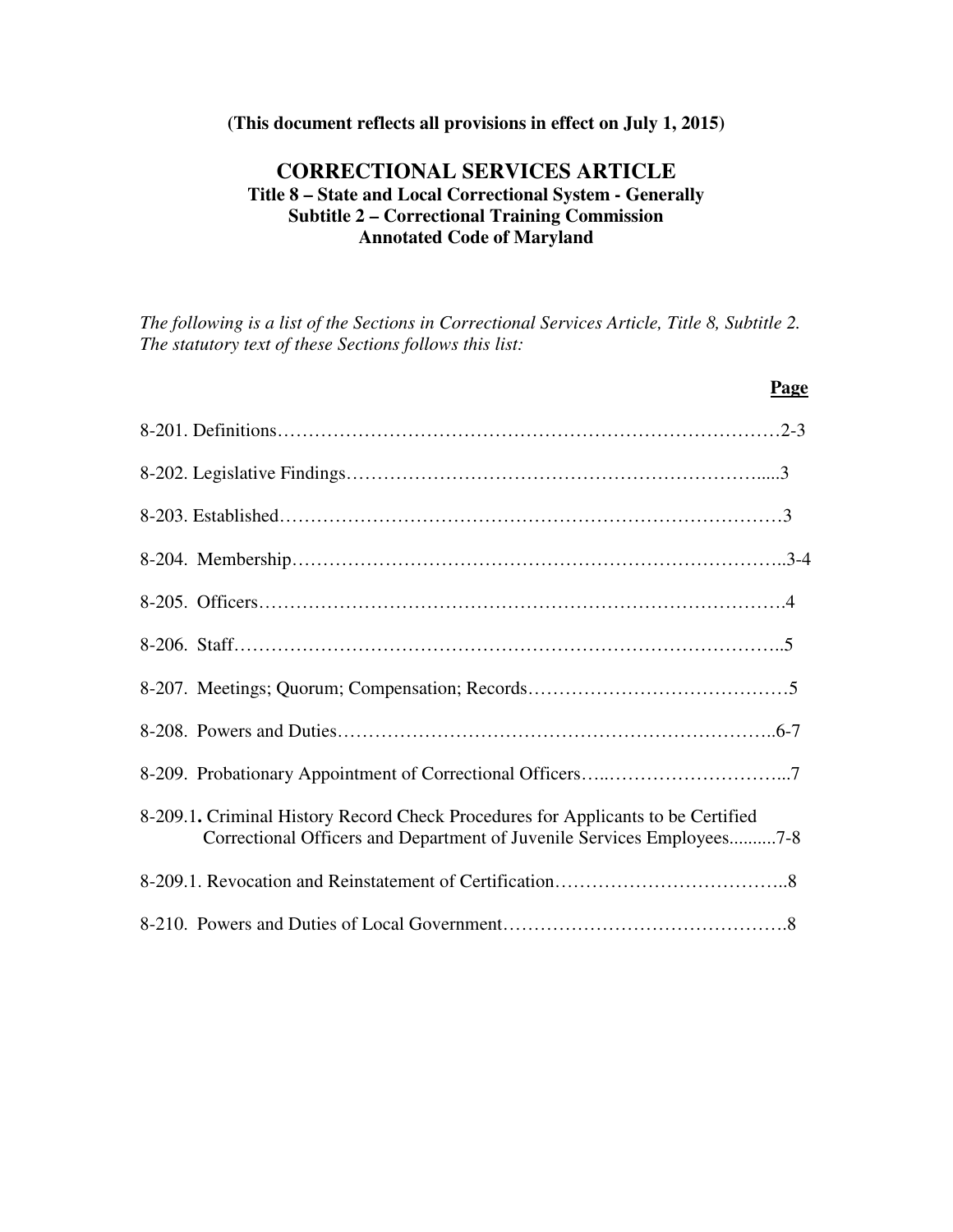#### **§ 8-201. Definitions.**

(a) In general.- In this subtitle the following words have the meanings indicated.

(b) Approved correctional training school.- "**Approved correctional training school**" means a school authorized by the Commission to offer training programs as provided under this subtitle.

(c) Commission.- "**Commission**" means the Correctional Training Commission.

(d) Correctional administrator.- "**Correctional administrator**" means a correctional officer who has been promoted from a supervisory rank to first-line administrative duties.

(e) Correctional officer.-

 (1) "**Correctional officer**" means a member of a correctional unit whose duties relate to the investigation, care, custody, control, or supervision of inmates and individuals who:

- (i) have been placed on parole or mandatory supervision;
- (ii) have been placed on probation; or
- (iii) have received a suspended sentence.
- (2) "Correctional officer" does not include:
- (i) the head or deputy head of a correctional unit; or

 (ii) a sheriff, warden, or superintendent or an individual with an equivalent title who is appointed or employed by a unit of government to exercise equivalent supervisory authority.

(f) Correctional supervisor.- "**Correctional supervisor**" means a correctional officer who has been promoted to first-line supervisory duties.

(g) Correctional unit.-

(1) "**Correctional unit**" means a unit of State, county, or municipal government that is responsible under a statute, ordinance, or court order for the investigation, care, custody, control, and supervision of inmates and individuals who:

(i) have been placed on parole or mandatory supervision;

(ii) have been placed on probation; or

(iii) have received a suspended sentence.

(2) "Correctional unit" includes those facilities as set forth in § 9-226 of the Human Services Article and other facilities as designated by the Secretary of Juvenile Services.

(h) Department of Juvenile Services employee.-

(1) "**Department of Juvenile Services employee**" means a youth supervisor, youth counselor, direct care worker, or other employee of the Department of Juvenile Services whose employment responsibility is the investigation, custody, control, or supervision of minors, juvenile delinquents, and youthful offenders who are committed, detained, awaiting placement, adjudicated delinquent, or are otherwise under the supervision of the Department of Juvenile Services.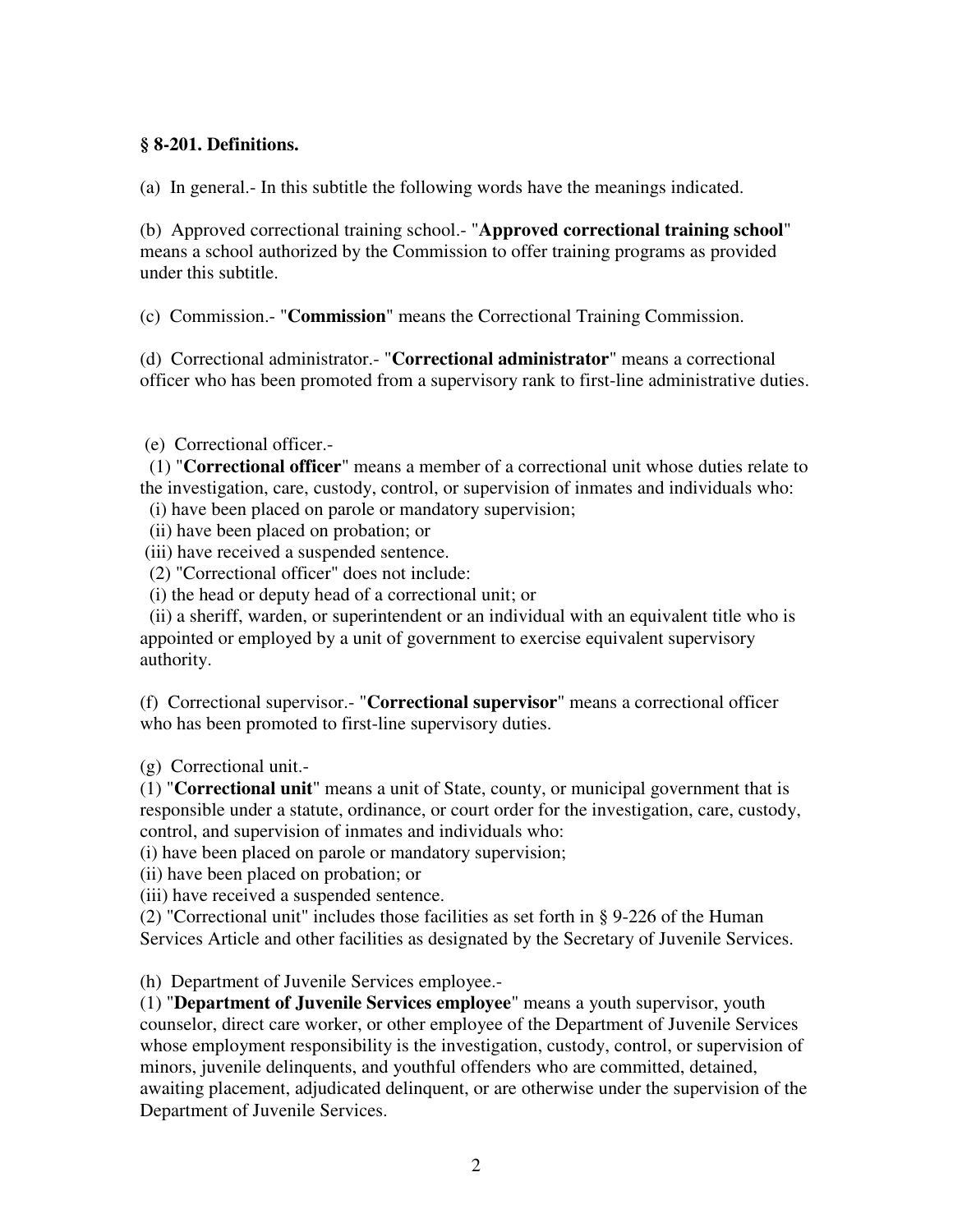(2) "Department of Juvenile Services employee" includes an employee of any nonprofit or for-profit entity under contract with the Department of Juvenile Services whose employment responsibility is the investigation, custody, control, or supervision of minors, juvenile delinquents, and youthful offenders as described under paragraph (1) of this subsection.

(i) Permanent appointment.- "**Permanent appointment**" means an appointment that has permanent status.

# **§ 8-202. Legislative findings.**

The General Assembly finds that:

 (1) there is a need to improve the administration of the correctional system to better protect the health, safety, and welfare of the public;

 (2) the ultimate goal of the correctional system is to make the community safer by reducing the incidence of crime;

 (3) establishing a correctional system with significantly increased power to reduce recidivism and prevent recruitment into criminal careers will require a sufficient number of qualified staff to perform the many tasks to be done;

 (4) recent studies have revealed that greater training for correctional work is highly desirable;

 (5) the need for training can be substantially met by creating educational and training programs for individuals seeking careers as correctional officers;

 (6) while serving in a probationary capacity, a correctional officer should be required to receive efficient training provided at facilities that are approved by a commission that is authorized to approve training facilities;

 (7) by qualifying and becoming proficient in the field of corrections, correctional officers shall individually and collectively better insure the health, safety, and welfare of the public; and

 (8) Department of Juvenile Services employees should have specific and appropriate training for that population.

## **§ 8-203. Established.**

There is a Correctional Training Commission in the Department.

## **§ 8-204. Membership.**

 (a) Composition; appointment of members.- The Commission consists of the following members:

(1) the Secretary of Public Safety and Correctional Services;

(2) the Secretary of Juvenile Services;

 (3) a representative of the Department of Public Safety and Correctional Services, designated by the Secretary of Public Safety and Correctional Services;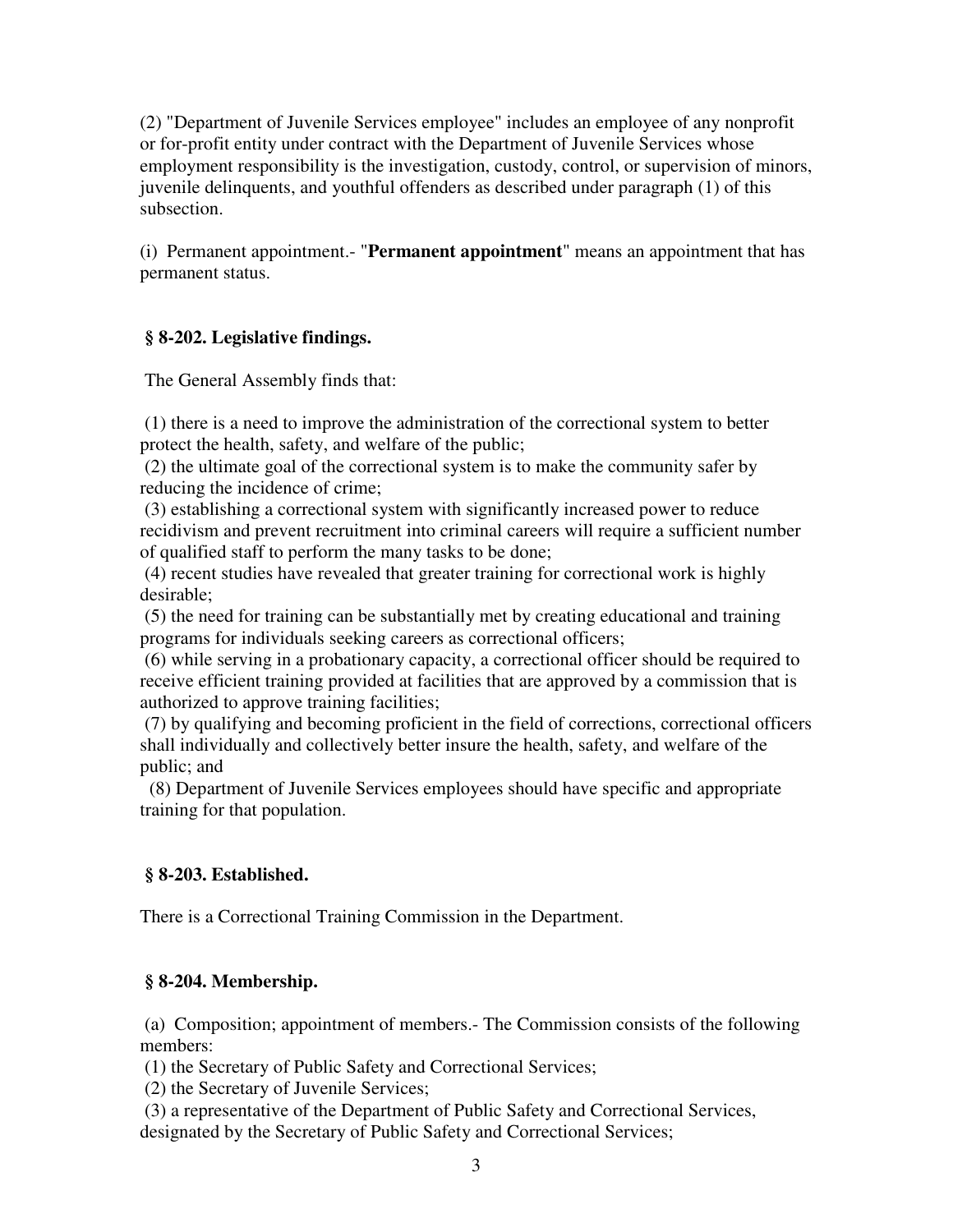(4) a representative of the Department of Juvenile Services, designated by the Secretary of Juvenile Services;

(5) a Deputy Secretary of Public Safety and Correctional Services;

(6) the president of the Maryland Correctional Administrators Association;

(7) the president of the Maryland Sheriffs Association;

(8) the president of the Maryland Criminal Justice Association;

(9) a representative of the Federal Bureau of Prisons, designated by its Director;

(10) the Attorney General of the State;

 (11) the president of a university or college in the State with a correctional education curriculum, appointed by the Maryland Higher Education Commission;

 (12) one correctional officer of the State recommended by the exclusive representative for the officers covered under Title 10, Subtitle 9 of this Article and appointed by the Governor; and

 (13) four correctional officers or officials of the State appointed under subsection (b) of this section.

 (b) (1) The Governor shall appoint, with the advice and consent of the Senate, four correctional officers or officials to be members of the Commission, at least one of whom shall be a Department of Juvenile Services employee or official.

(2) The four members appointed under paragraph (1) of this subsection shall represent different geographic areas of the State.

(3) The term of a member who is appointed under paragraph (1) of this subsection is 3 years.

(4) The terms of the members who are appointed under paragraph (1) of this subsection are staggered as required by the terms provided for members of the Commission on October 1, 1999.

(5) (i) At the end of a term, a member who was appointed under paragraph (1) of this subsection continues to serve until a successor is appointed and qualifies.

(ii) A member who is appointed after a term has begun serves only for the remainder of the term and until a successor is appointed and qualifies.

(c) Designation of representatives.- Except for the four members appointed by the Governor under subsection (b) of this section, a member of the Commission may serve personally at a Commission meeting or designate a representative from the member's unit or association who may act at any meeting to the same effect as if the member were personally present.

## **§ 8-205. Officers.**

 (a) Chairperson.- The Secretary of Public Safety and Correctional Services or the Secretary's representative is the chairperson of the Commission.

 (b) Vice chairperson.- The Commission shall elect annually a vice chairperson from among its members.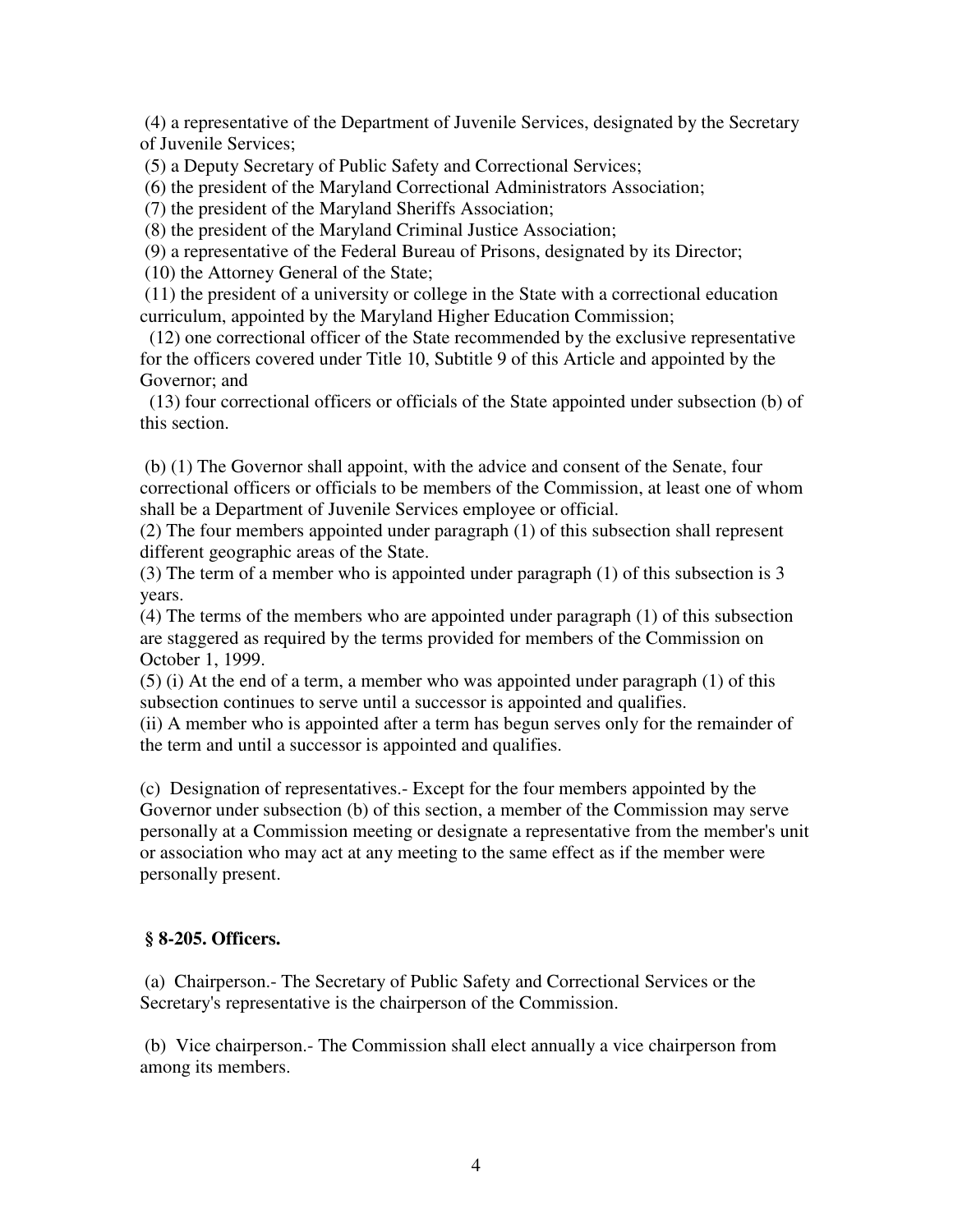## **§ 8-206. Staff.**

(a) (1) Executive Director. – With the approval of the Secretary, the Commission shall appoint an Executive Director.

(2) The Executive Director shall perform general administrative functions.

(3) The Executive Director serves at the pleasure of the Commission.

(b) (1) Deputy Director and Other Employees. – With the approval of the Secretary, the Commission shall appoint a Deputy Director and any other employees that the Commission considers necessary to perform general administrative and training management functions.

(2) The Deputy Director and other employees appointed under paragraph (1) of this subsection shall serve at the pleasure of the Commission.

(c) Setting Compensation. – In accordance with the State budget, the Commission may set the compensation of:

(1) the Executive Director and the Deputy Director; and

(2) a Commission employee in a position that:

(i) is unique to the Commission;

(ii) requires specific skills or experience to perform the duties of the position; and

(iii) does not require the employee to perform functions that are comparable to functions performed in other units of the Executive Branch of State government.

(d) The Secretary of Budget and Management, in consultation with the Commission, shall determine the positions for which the Commission may set compensation under subsection (c) of this section.

## **§ 8-207. Meetings; quorum; compensation; records.**

(a) Meetings.- The Commission shall meet in the State at the times determined by:

(1) a majority of the authorized membership of the Commission;

(2) the chairperson of the Commission; or

(3) the Secretary.

(b) Quorum.- A majority of the authorized membership of the Commission is a quorum.

(c) Compensation.- A member of the Commission:

(1) may not receive compensation for service on the Commission; but

 (2) is entitled to reimbursement for expenses under the Standard State Travel Regulations, as provided in the State budget.

(d) Records.- The Commission shall:

 (1) maintain minutes of its meetings and any other records that it considers necessary; and

 (2) provide information, on request, regarding the budget, activities, and programs of the Commission.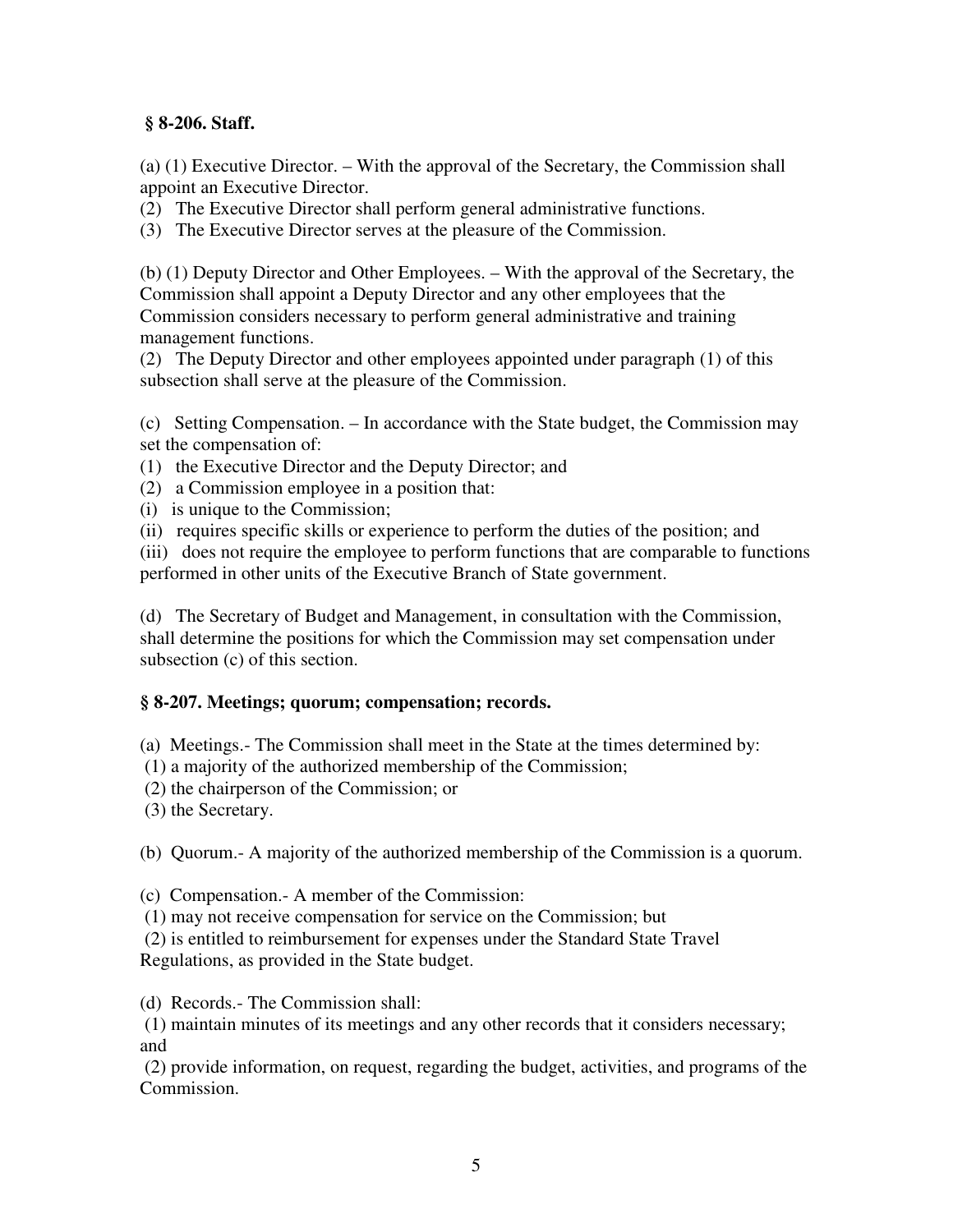#### **§ 8-208. Powers and duties.**

(a) Enumerated.- Subject to the authority of the Secretary, the Commission has the following powers and duties:

(1) to prescribe standards for the approval and continuation of approval of schools that conduct correctional, parole, or probation entrance level and in-service training courses required by the Commission, including State, regional, county, and municipal training schools;

(2) to approve and issue certificates of approval to correctional training schools;

(3) to inspect correctional training schools;

 (4) to revoke, for cause, any approval or certificate of approval issued to a correctional training school;

(5) to prescribe the following for correctional training schools:

 (i) curriculum, including entrance-level and annual training in the proper use of electronic control devices, as defined in § 4-109 of the Criminal Law Article, for correctional officers who are issued an electronic control device by a correctional unit, consistent with established law enforcement standards and federal and State constitutional provisions;

(ii) courses of study;

(iii) attendance requirements;

(iv) eligibility requirements;

(v) equipment and facilities;

(vi) standards of operation; and

(vii) minimum qualifications for instructors;

(6) to certify and issue appropriate certificates to qualified instructors for approved correctional training schools;

(7) to certify and issue appropriate certificates to correctional officers who have satisfactorily completed training programs;

(8) to conduct and operate approved correctional training schools;

(9) to adopt regulations necessary to carry out this subtitle, including regulations that establish and enforce standards for prior substance abuse by individuals applying for certification as a correctional officer;

(10) to make a continuous study of correctional training methods and procedures for all correctional training schools;

(11) to consult with and accept the cooperation of any recognized federal, State, or municipal correctional agency or educational institution;

(12) to consult and cooperate with universities, colleges, and institutions to develop all general and specialized courses of study for correctional officers;

(13) to consult and cooperate with other units of the State concerned with correctional training;

(14) subject to subsection (b) of this section, to develop and implement specific program design and appropriate course curriculum and training for Department of Juvenile Services employees; and

(15) to perform any other act that is necessary or appropriate to carry out this subtitle.

(b) Costs and expenses for Department of Juvenile Services training.- For any contract entered on or after July 1, 2000 between the Department of Juvenile Services and any nonprofit or for-profit entity, the cost and expenses for any course or training required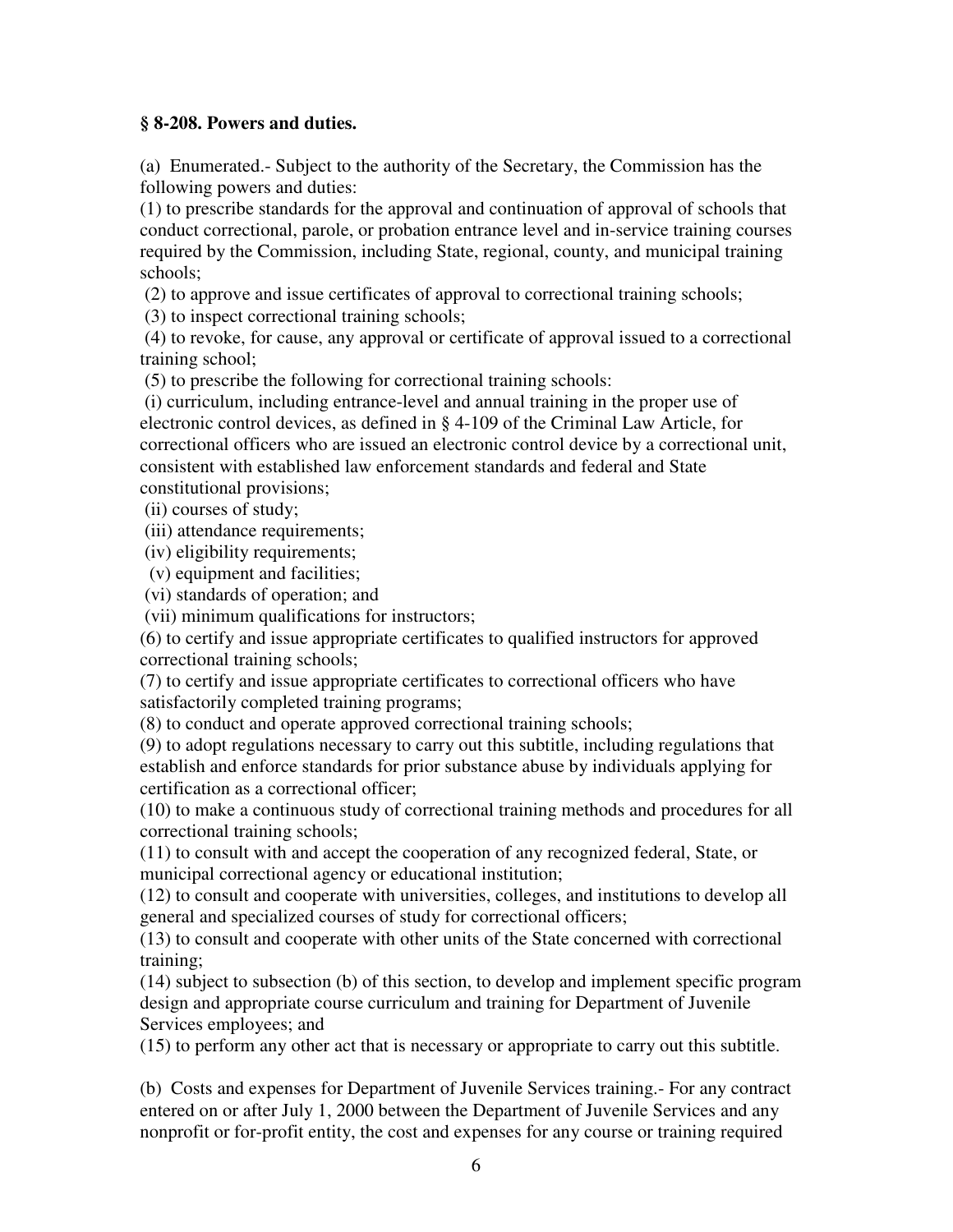under subsection (a)(14) of this section for Department of Juvenile Services employees of any nonprofit or for-profit entity under contract with the Department of Juvenile Services shall be paid for or reimbursed by the nonprofit or for-profit entity, and may not be a part of or reimbursed by funds from the contract with the Department of Juvenile Services.

## **§ 8-209. Probationary appointment of correctional officers.**

 (a) Qualifications.- An individual may not be given or accept a probationary or permanent appointment as correctional officer, correctional supervisor, or correctional administrator unless the individual satisfactorily meets minimum qualifications established by the Commission.

(b) Probationary appointment; training.- A probationary appointment as a correctional officer, correctional supervisor, or correctional administrator may be made for no more than 1 year for the purpose of enabling the individual seeking permanent appointment to take a training course prescribed by the Commission.

(c) Leave of absence.- A probationary appointee is entitled to a leave of absence with pay during the period of the training program.

(d) Department of Juvenile Services employees.- The Commission shall establish the minimum qualifications for probationary or permanent appointment as a Department of Juvenile Services employee.

# **§ 8-209. 1. Criminal History Record Check Procedures for Applicants to be Certified Correctional Officers and Department of Juvenile Services Employees.**

(a) (1) In this section the following words have the meanings indicated.

(2) "Applicant" means an individual who is seeking certification as:

(i) a correctional officer; or

(ii) a Department of Juvenile Services employee, as defined in  $\S$  8–201(h) of this subtitle.

(3) "Central Repository" means the Criminal Justice Information System Central Repository of the Department of Public Safety and Correctional Services.

(b) An applicant for certification under this section shall apply to the Central Repository for a State and national criminal history records check.

(c) As part of the application for a criminal history records check, an applicant shall submit to the Central Repository:

(1) a complete set of legible fingerprints taken on forms approved by the Director of the Central Repository and the Director of the Federal Bureau of Investigation;

(2) the fee authorized under § 10–221(b)(7) of the Criminal Procedure Article for access to Maryland criminal history records; and